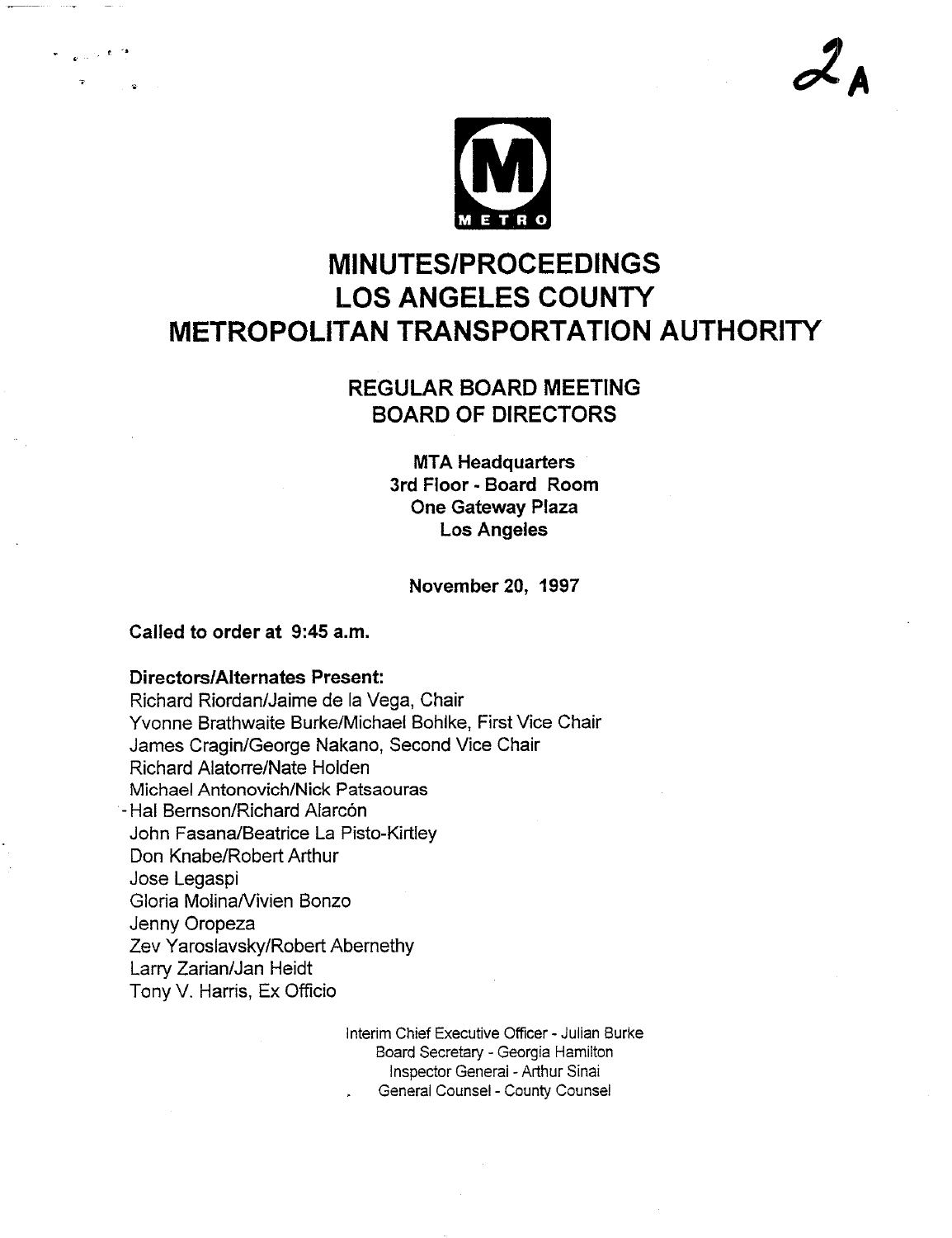### APPROVED Consent Calendar - ITEMS 5 through 8 and 11 Consent Calendar Addendum - ITEMS A-F

Directors voting: Antonovich (conflict item 7), Alatorre, Bemson, Burke, Cragin, Knabe (conflict item 7), Oropeza, Riordan, Legaspi, Abernethy, Zarian

#### $2.$ APPROVED minutes of October 23, 1997.

Directors voting: Antonovich, Alatorre, Bemson, Burke, Cragin, Knabe, Oropeza, Riordan, Legaspi, Abemethy, Zarian

Director Zarian requested that Director Special Items be placed back on the agenda. APPROVED placing an item on the December agenda to discuss adding Director Special Items to future Board agendas.

Director Zarian also mentioned the hearings held by the Assembly Transportation Committee at the MTA Headquarters Building and the lack of notification to Board members.

Chief Executive Officer's Report

No report was made.

 $1.$ 

 $3.$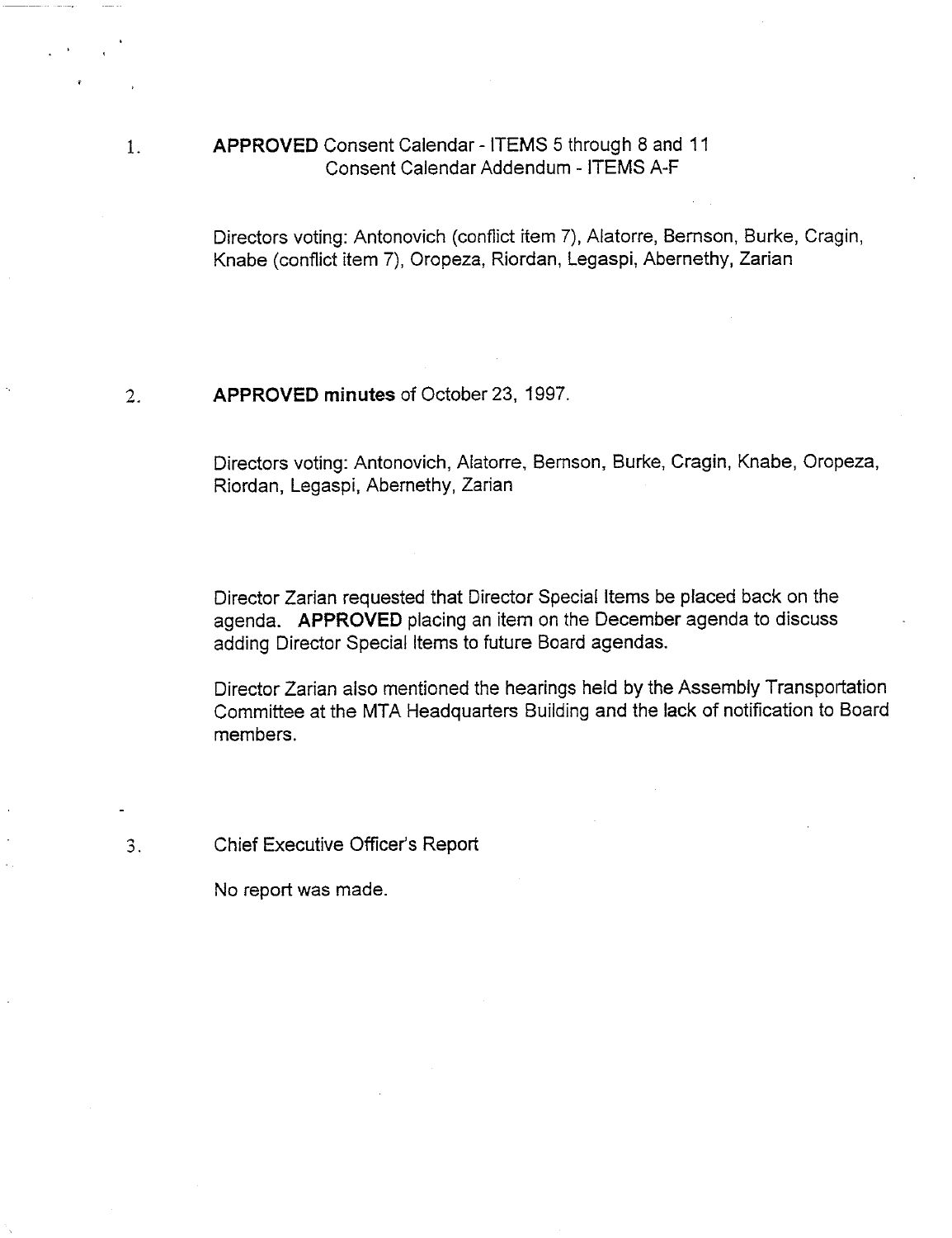### **CONSENT CALENDAR ITEMS**

**APPROVED, as amended, issuing a contract, after the prevailing wages issue**  $4.$ (OPS 6) is resolved, to Hydro Pressure Systems, North Hollywood, the lowest responsive, responsible bidder to IFB No. OP33440510R covering **weed abatement, trash and debris removal services** for MTA owned railroad rights-of-way or a three year period with two one-year options, for an amount not to exceed \$3,631,680; \$2,134,080 for the first three years and \$1,497,600 for the two option years.

Directors voting: Bernson, Bohlke, Cragin, Arthur, Fasana, Bonzo, Riordan

This item was originally approved on the consent calendar, reconsidered and approved subject to satisfactory explanation of Department of Labor ruling on prevailing wage issue, as per Director Bernson's request.

APPROVED ON CONSENT CALENDAR, an increase in the Authorization for 5. Expenditure to Contract EN031 with Metcalf & Eddy, Inc. covering  $(CC 3)$ **environmental engineering services for excavation and disposal of additional lead contaminated soils in the amount of \$60,000.**

## $6<sub>1</sub>$ (CC 5)

## **APPROVED ON CONSENT CALENDAR:**

- A. a contract with Mass Electric Co. on the Metro Red Line, North Hollywood Extension, Segment 3, covering **traction power system installation** in the amount of \$3,462,000; and
- B. an Authorization for Expenditure in the amount of \$3,462,000, and a contingency of \$346,200 for potential changes, for a total AFE of \$3,808,200.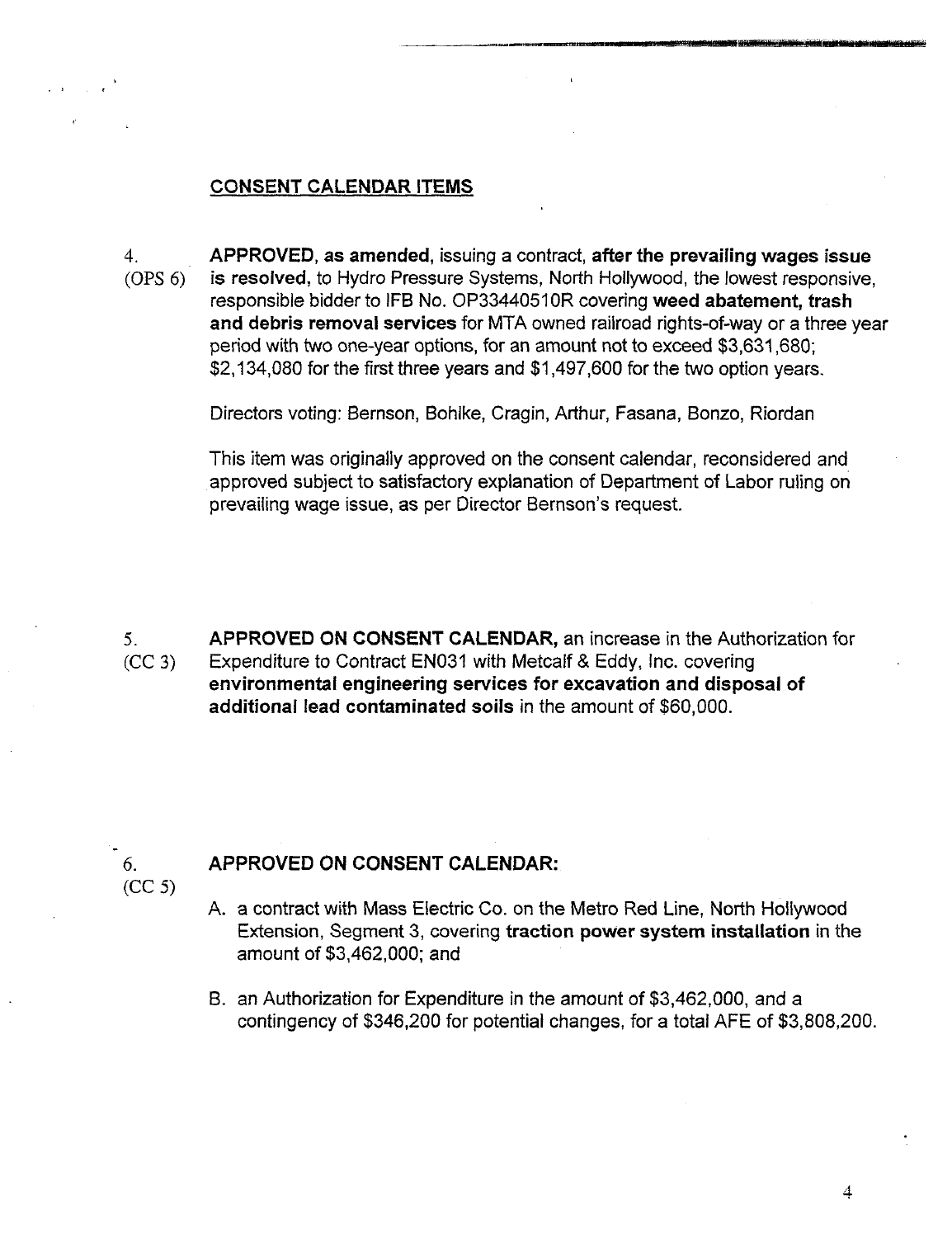### **APPROVED ON CONSENT CALENDAR:**

- A. Amendment No. 13 to Contract Work Order No. 4 to Contract E0070 with Engineering Management Consultant to **incorporate Consultant Change Notice Nos. 483, 484, 503, 579, 601,615.01,616 and 640 covering additional design** services for the Metro Red Line, North Hollywood Corridor, in the amount of \$681,912; and
- B. an increase in the Authorization for Expenditure in the amount of \$604,794 for a revised AFE of \$79,614,860.

Conflict of Interest: Antonovich/Patsaouras, Knabe/Arthur

### **APPROVED ON CONSENT CALENDAR:** 8.

 $(PP 1)$ 

 $(CC 8)$ 

 $7<sub>1</sub>$ 

### A. the **Bus System Improvement** Plan (BSIP) 2020 Vision;

- B. in concept, the strategies and tactics; and
- C. continuation of work with the Municipal Operators, Access Services, Inc. (ASI) and the Local Transit System operators and return in 90 days for approval of the BSIP including performance indices.

### 9. **APPROVED** amendments to the **SCRRA Joint** Exercise of Powers **Agreement:** (PP 3)

- A. making the SCRRA subject to the same statutory restrictions as the OCTA; and
- B. allowing the SCRRA Board to appoint officers to their Office of Treasurer and Auditor.

Director Knabe suggested deferring this item until an additional review and cost analysis could be done. Directors Heidt and Bernson, who are also SCRRA Board members, spoke in favor of the staff recommendation. The operating rules of the MTA have been adopted by Metrolink and every change by the legislature affects them. Adopting the same rules as OCTA would allow for a more streamlined, efficient operation. Director Bernson then made a motion to approve the staff recommendation which was seconded by Director Heidt and approved on a voice vote.

Directors voting: Antonovich, Alatorre, Bernson, Burke, Cragin, Knabe, Fasana, Molina, Oropeza, Riordan, Yaroslavsky, Heidt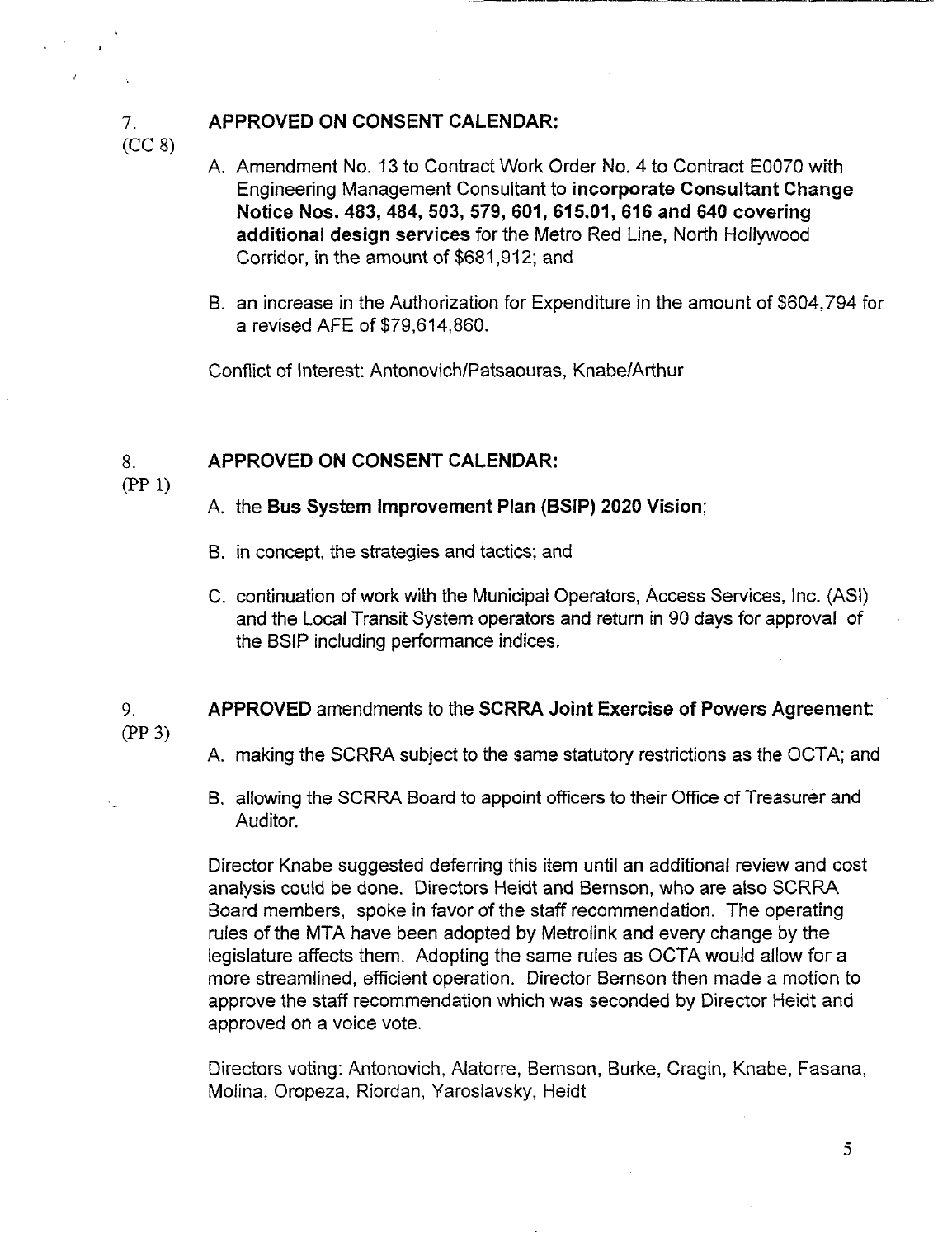10. (PP 4) APPROVED: Execution of a Master Modification Agreement to the MTA Reimbursement Agreement, the Trust Agreement and related documents, with the Grand Central Square Limited Partnership and the Los Angeles Community Redevelopment Agency for the Grand Central Square Project, subject to approval of the Community Redevelopment Agency Board of Commissioners and Los Angeles City Council; AMENDED TO INCLUDE return of the CEO to the Board with a revised Joint Development policy that safeguards the taxpayers from exposure to risk.

> Directors voting: Antonovich, Alatorre, Bernson, Burke, Cragin, Fasana, Molina, Oropeza, Riordan, Yaroslavsky, Heidt Conflict of Interest: Legaspi

11. (PP 5) APPROVED ON CONSENT CALENDAR, entering into an agreement with Shelter Partnership for continued funding in FY 1997-98 of SHORE (Support for **Homeless** Re-Entry) Program providing MTA tokens to 30 social service agencies for a maximum annual expenditure of \$350,000.

### **NON-CONSENT ITEMS**

12. RECOGNIZED winners of the National Conference on Intermodat Transportation Education and Training.

### 13. **APPROVED AS AMENDED TO ADD ITEM #D:**

- A. confirming the Board's previous action to award a contract to New Flyer of America, Cookston, Minnesota, the lowest responsive and responsible bidder covering the purchase of 223 CNG regular floor buses, including spare parts and test equipment in the amount of \$79,621,302;
- B. rescinding the Board's previous approval to exercise the procurement option with New Flyer of America to increase the base order by 25%, or 55 buses;
- authorizing prompt development ofan invitation for bid for a **new** procurement for 215 low floor CNG buses with a delivery schedule commencing in 2001; and

6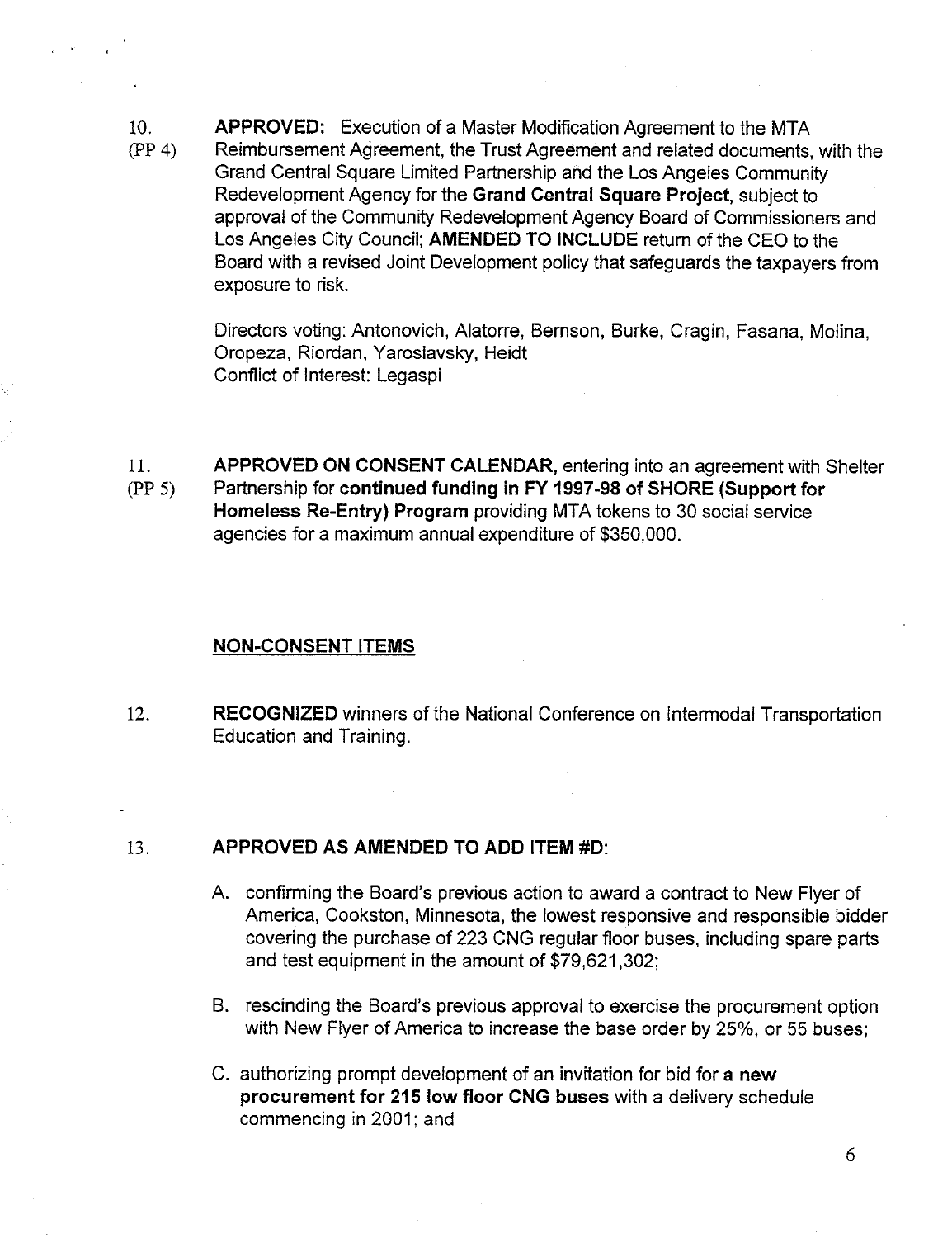### **D. establishing as policy that the next procurement will be for low floor buses.**

Director Burke offered an amendment to the staff recommendation, seconded by Director Oropeza, to establish as policy that the next procurement be for low-floor buses. The amendment was approved on the following roll call vote:

Ayes: Antonovich, Alatorre, Bernson, Burke, Cragin, Knabe, Fasana, Legaspi, Bonzo, Oropeza, Riordan, Yaroslavsky, Zarian

Noes: None

Abstain: None

Absent: None

There was extensive discussion concerning the purchase of low floor buses, possible re-bidding and potential delay in receiving the newly ordered buses or issuance of a new bid specifically requesting bids on low floor buses. The total process for a new specification on low floor buses would require approximately 4 months.

Substitute motion offered by Director Antonovich to reject staff recommendation and re-bid the procurement, FAILED on a Roll Call vote as follows:

- Ayes: Antonovich, Cragin, Fasana, Zarian
- Noes: Alatorre, Bernson, Burke, Knabe, Oropeza, Riordan, Legaspi, Yaroslavsky

Abstain: Bonzo

Absent: None

Director Antonovich asked the CEO about the possibility of contracting with other agencies that have low-floor buses.

### **APPROVED staff recommendation by a roll call vote as follows:**

Ayes: Antonovich, Alatorre, Bernson, Burke, Cragin, Knabe, Fasana, Legaspi, Bonzo, Oropeza, Riordan, Yaroslavsky, Zarian

Noes: None

Abstain: None

Absent: None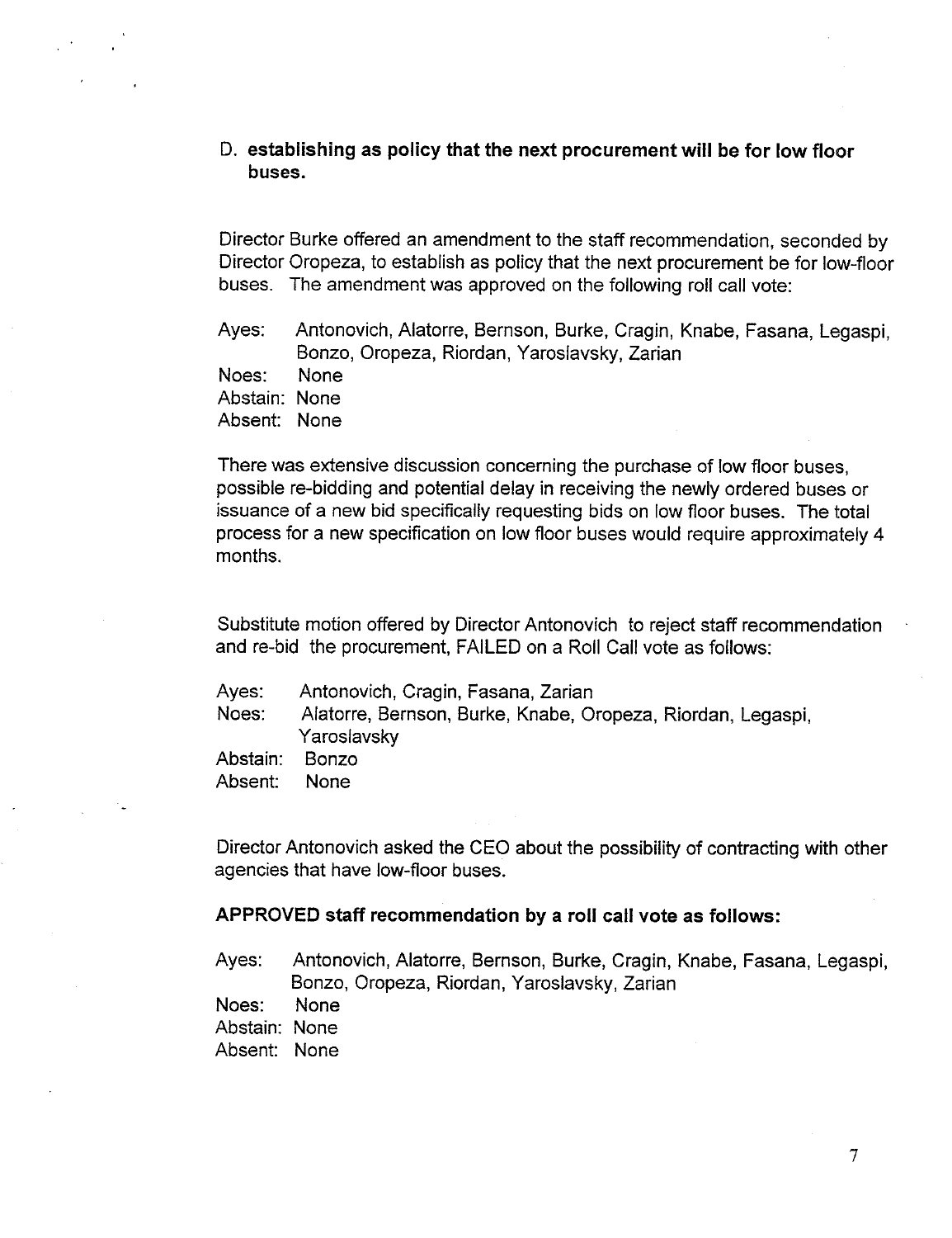14. (OPS 7) **APPROVED, as amended** by Director Burke, that all current and future nonsolicited proposals received by staff or Board members be immediately forwarded to the CEO and not be agendized for future meetings; that the CEO return to the board, when appropriate, with his recommendations on what proposals may make sense to explore and the process staff will take to evaluate these opportunities; and, all unsolicited proposals shall adhere to Chapter 8, Sections 8.08 and 8.09 of the MTA Procurement Policy manual adopted July, 1997 that specifically address "unsolicited" proposals and the Board reiterated its policy, as adopted in July of this year, that all procurements explicitly follow the Rules and Procedures as contained in the MTA Procurement Policy manual and that the CEO certify to the Board staff's adherence to these policies.

> Directors voting: Antonovich, Alatorre, Bernson, Burke, Cragin, Knabe, Fasana, Bonzo, Oropeza, Legaspi, Yaroslavsky, Zarian

### 15. **APPROVED, by a Roll Call vote, AMENDED recommendation to:**

A. implement Phase I of the revised Pilot Plan;

 $(PP 2)$ 

- B, execute necessary agreements for operation of services to be provided by LADOT and other providers;
- C. award a contract to Transportation Concepts for the operation of new shuttle Lines 218, 603 and 605, and re-bid the other four lines;
- D. establish performance standards for pilot lines using the following standards which measure service productivity and cost effectiveness. They are used to monitor services operated as part of the Transportation Services Expansion Program (TSE). The standards allow for an evaluation of a range of service types such as local, express, and shuttle operations. They will be used to determine whether the pilot lines are successful, in need of change, or cancellation. At least three standards must be met for continued operation: a) operating cost per service hour should not exceed the MTA average for the same service type; b) subsidy per passenger mile should not exceed that of the lowest one-third of MTA services of the same type; c) passenger miles per seat mile (average load) should exceed that of the lowest one-third of MTA services of the same service type; and d) farebox recovery ratio should equal or exceed 38% for all services funded through the TSE program; and

E. include Line 305 in Phase II.

8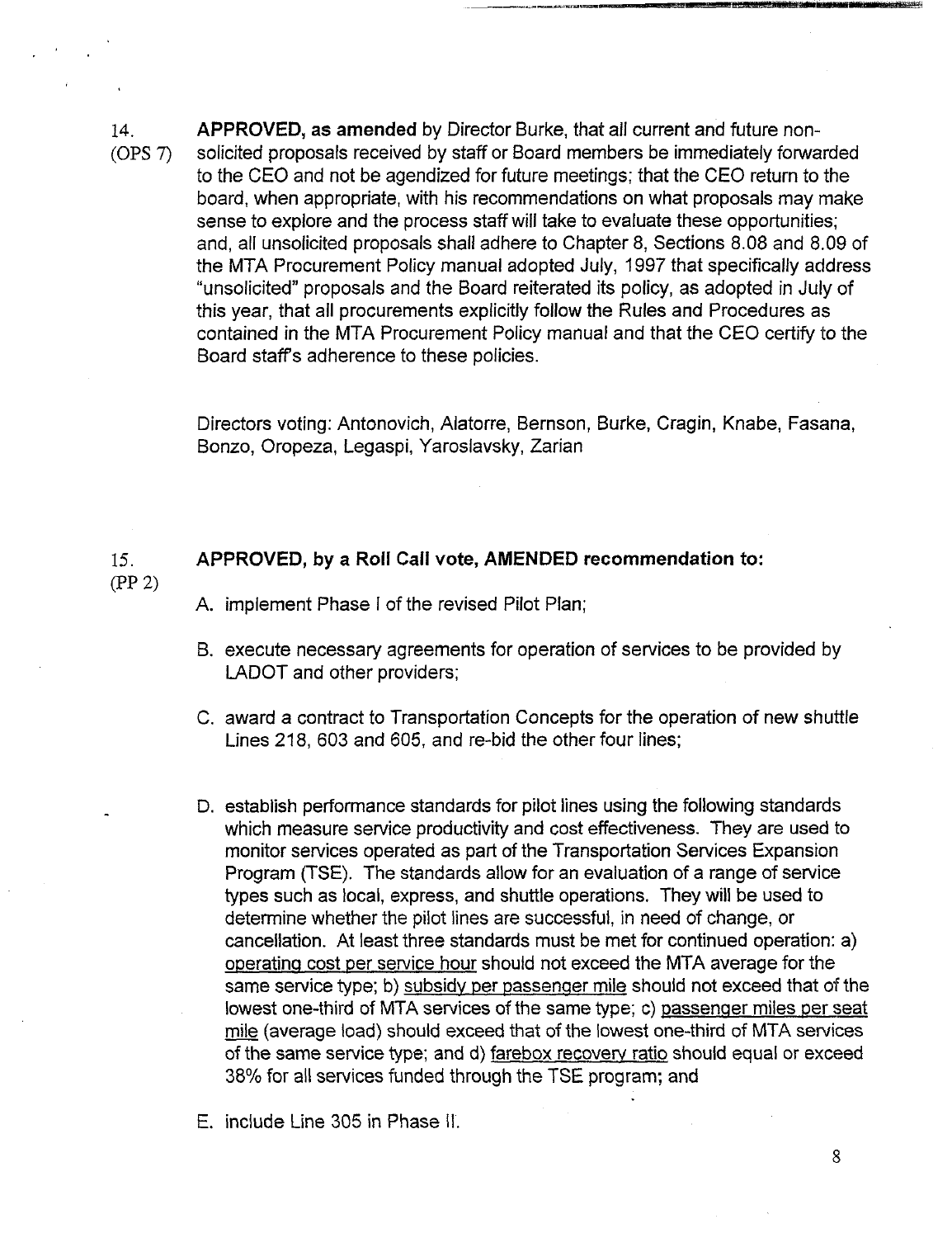Ayes: Alatorre, Bemson, Burke, Cragin, Knabe, Molina, Oropeza, Riordan, Legaspi, Yaroslavsky, Zarian Noes: Antonovich, Fasana

Abstain: None

Absent: None

APPROVED, on a Roll Call vote, motion by Director Yaroslavsky, development of new performance standards to be applied to future procurements only.

Ayes: Alatorre, Bernson, Burke, Knabe, Molina, Oropeza, Riordan, Legaspi, Yaroslavsky, Zarian

Noes: Antonovich, Cragin, Fasana

Abstain: None

Absent: None

18.

Public comment from H. Watts, E. Mann, K. Ramsey, A. Rachard, H. Kingsberry, K. Day.

Director Burke requested that a full explanation of all performance standards come back to the Operations and Planning and Programming Committees.

**CARRIED** OVER an increase to the Authorization for Expenditure to Contract 16. PM020 with Gannett Fleming, Inc., covering the MTA Project **Management Oversight (PMO) consultant,** to perform work on the Pasadena Blue Line and the LA Car and APPROVED up to \$50,000 for the next 30 days.

> Directors voting: Antonovich, Alatorre, Bernson, Knabe, Fasana, Molina, Oropeza, Riordan, Yaroslavsky, Heidt

17. **APPROVED naming the Los Angeles County Call Box System in honor of** Los Angeles County Supervisor Kenneth Hahn.

> Directors voting: Antonovich, Alatorre, Bernson, Knabe, Fasana, Molina, Oropeza, Riordan, Yaroslavsky

RECEIVED Safety Report prepared by Behavioral Science Technology, Inc.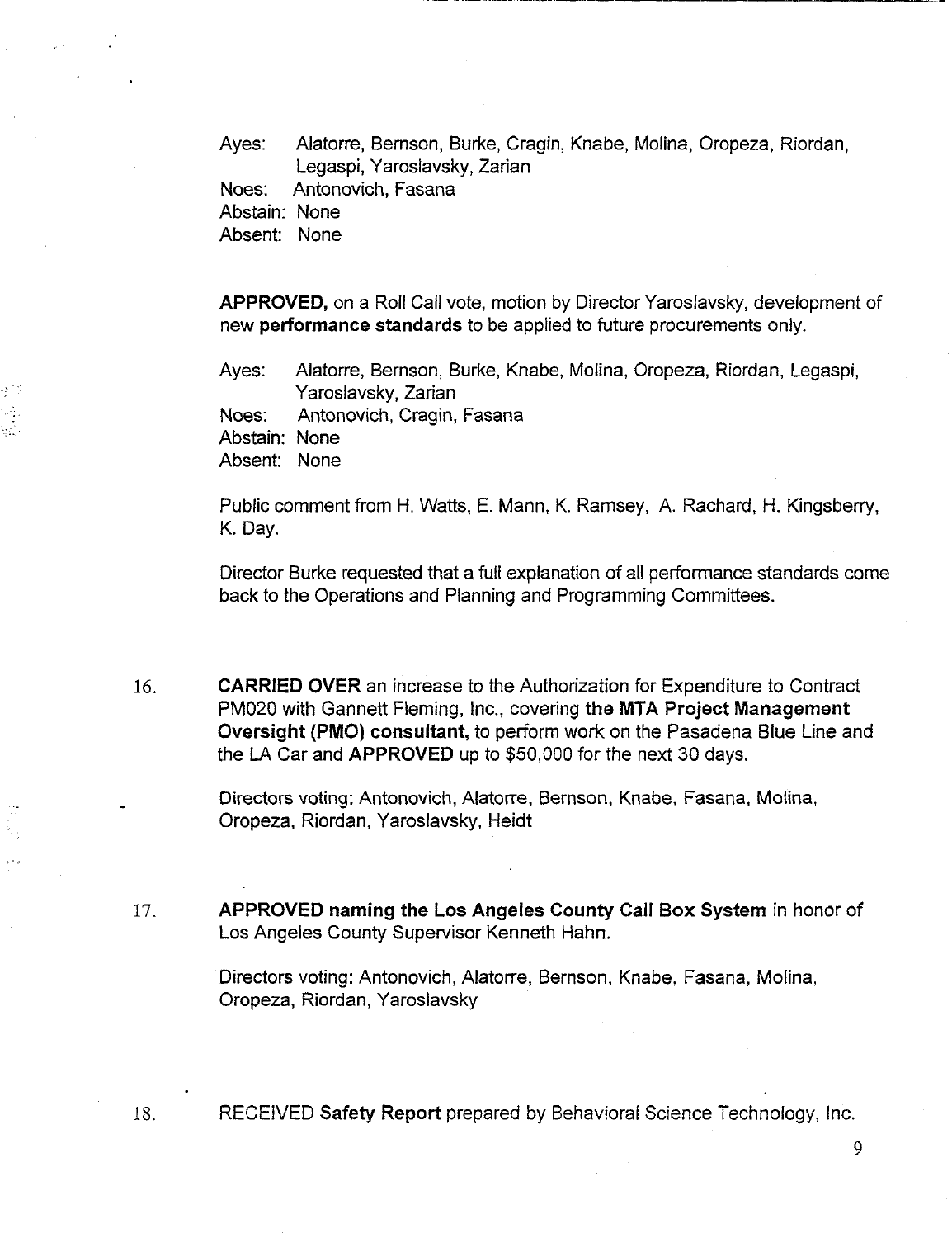Director Molina requested an outline of what happens from discovery to resolution of safety violations on construction sites as well as how responsibility is determined.

- 19. APPROVED, as amended, motion by Director Alatorre directing staff to prepare a study and report in January, 1998 with a preliminary report of savings that might occur, communicate with other transit agencies for their input, and perhaps seek a third party for evaluation of savings on alternative approaches to restructuring **and** reailocating bus and rail service delivery, with the objective of meeting the requirements of the Consent Decree at a lower operating cost than projected by the MTA's Operations Division. The study should address different approaches to restructuring, including the following:
	- 1. Reallocating bus and rail transit service among the 17 existing service providers;
	- 2. Reallocating bus service among the 17 existing providers, and creating a new service provision entity for rail, including merging with another rail service provider; and
	- 31 Reallocating bus service among the existing providers, with at least one new service provision entity in the San Fernando Valley.

Directors Voting: Antonovich, Alatorre, Bernson, Knabe, Fasana, Molina, Oropeza, Riordan, Yaroslavsky, Heidt

The CEO is to commence preparation of a study and provide a status report on restructuring and reallocating bus and rail.

### :20. **APPROVED, ascorrected:**

- A. Amendment No. 1 to Contract Work Order No. 64, Design Support During Construction Services, in the amount of \$1,696,571, which increases the total CWO to \$2,996,533;
- B. Amendment No. 1 to Contract Work Order No. 66, Rail Activation/Start-Up Support, in the amount of \$554,794, which increases the total CWO to \$654,539;

C. Amendment No. 1 to Contract Work Order No. 67, **Project**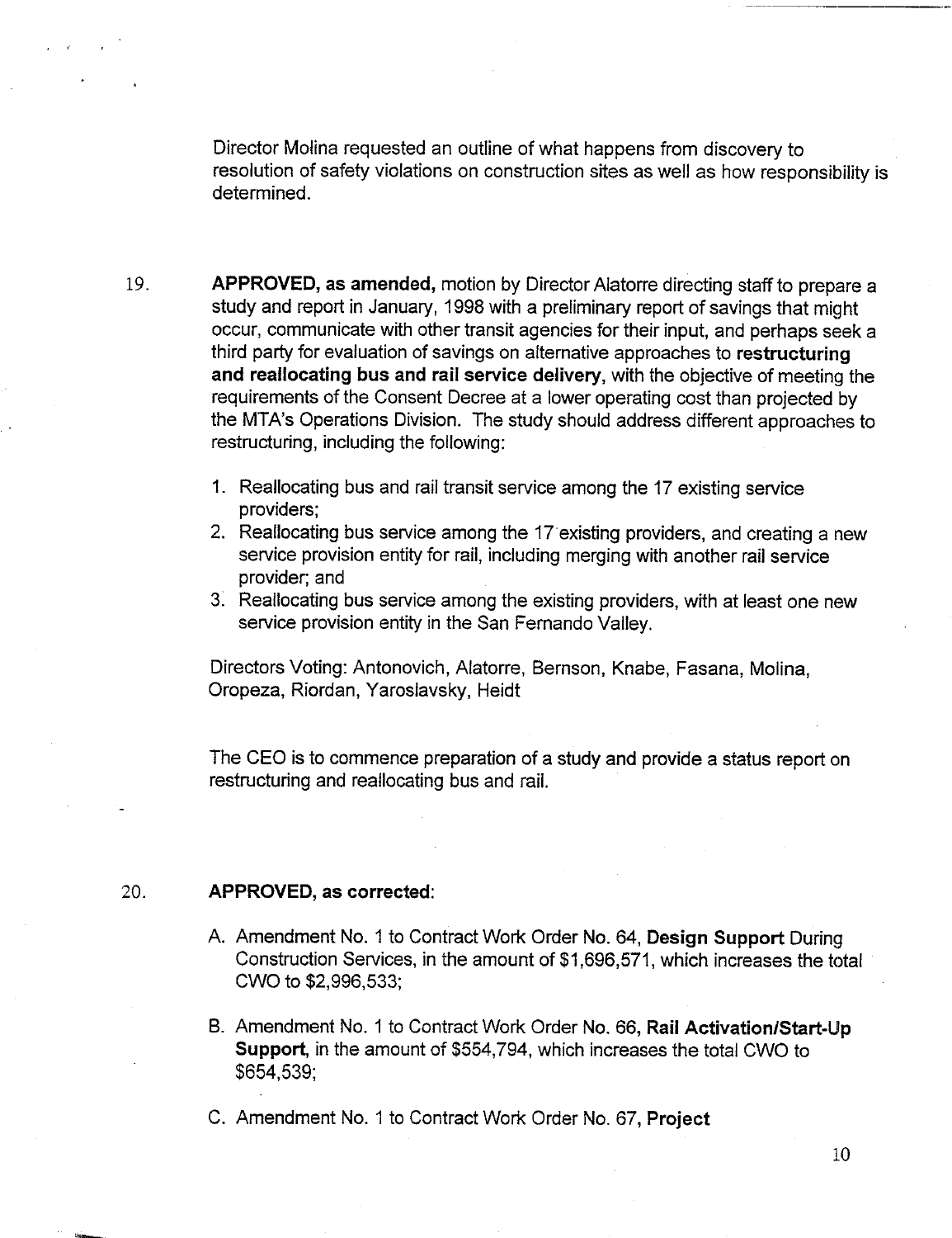Management/Administration, in the amount of \$660,764, which increases the total CWO to \$960,623; and

D. an increase in the Authorization for Expenditure for Contract E0070 with Engineering Management Consultant, in the amount of \$2,912,129 to cover items a through c above, and \$219,212, to be applied to other potential changes within staff authority, for a revised AFE of. \$98,792,138.

Directors voting: Alatorre, Bernson, Burke, Cragin, Molina, Oropeza, Riordan, Yaroslavsky, Heidt

Conflict of Interest: Antonovich/Patsaouras, Knabe/Arthur

Received public comment: B. D'Amato.

21. (OPS 5) APPROVED, **as amended,** award of contracts to the lowest responsive, responsible bidders covering 27 **month procurement** of Cummins **engine spare** parts at a total bid price of \$4,633,411, AND communicate the MTA policy to Cummins that they are encouraged to do outreach to potential DBE distributors in the U.S.:

| Α. | <b>Muncie Reclamation</b>  | 4,564       |
|----|----------------------------|-------------|
| В. | <b>Cummins Cal Pacific</b> | \$4,628,847 |

Directors Voting: Antonovich, Alatorre, Bernson, Knabe, Fasana, Molina, Oropeza, Riordan, Yaroslavsky

22. (PP 6) HELD a public hearing and ADOPTED the **1997 Congestion Management Program** for Los Angeles County.

Directors voting: Bernson, Bohlke, Cragin, Fasana, Bonzo, Oropeza, Riordan

Public Comment: J. Walsh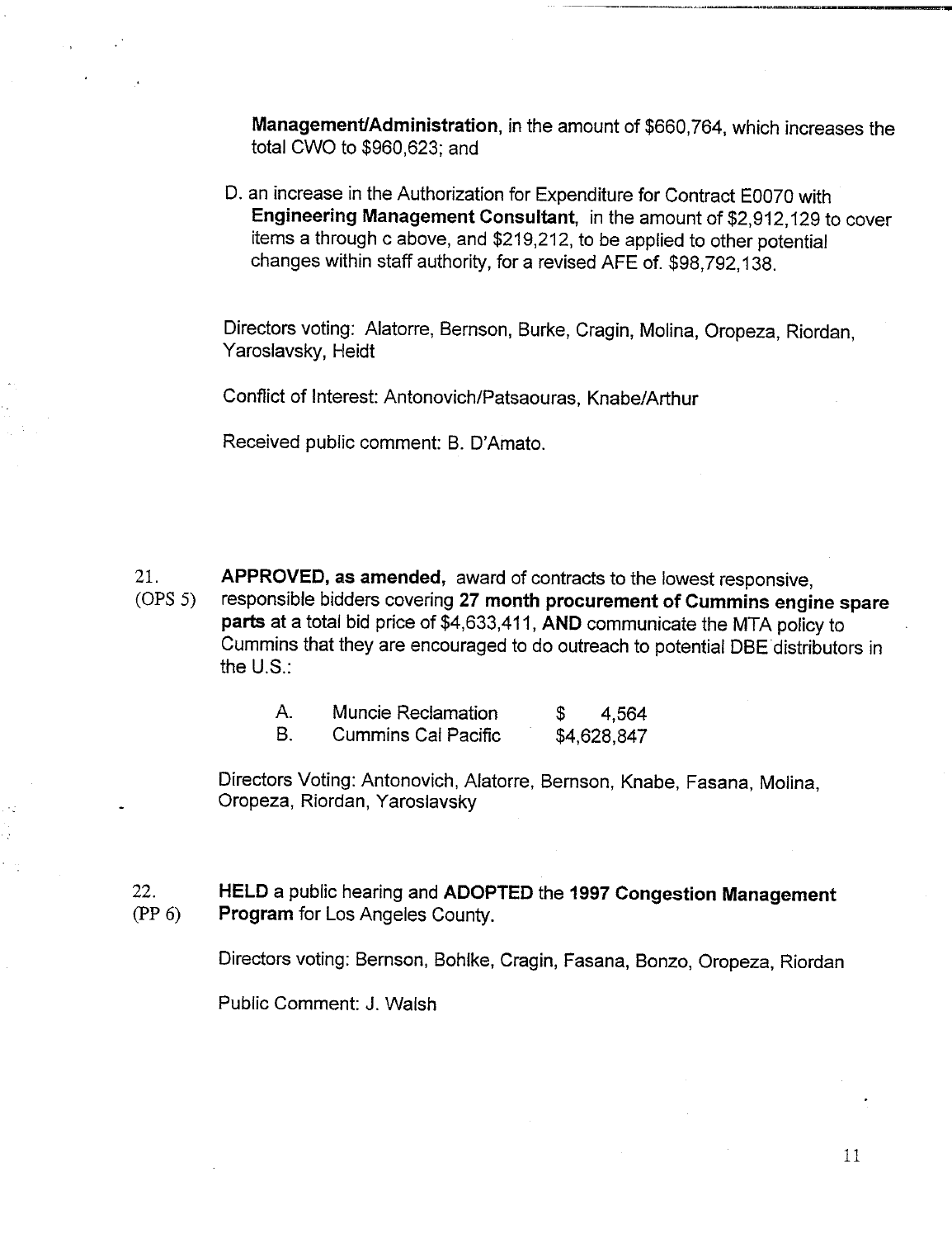### **CLOSED SESSION**

Recessed to Closed Session at 12:12 p.m, returning at 12:28 p.m.

23. Conference with real property negotiators concerning price and/or terms of sale -G.C. 54956.8:

> Pasadena Blue Line - Parcel PA-085 Miriam C. Spaulding

APPROVED litigation settlement in the amount of \$325,000.

Directors voting: Alatorre, Bernson, Burke, Knabe, Fasana, Molina, Oropeza, Riordan, Legaspi, Heidt; Director Yarostavsky Abstained

24. Conference with Labor Negotiator - G. C. 54957.6

Agency Negotiator- Raman Raj

Employee Organization - Amalgamated Transit Union Transit Police Officers Association

RATIFIED contract with Amalgamated Transit Union

No report on TPOA.

There were no items subsequent to the posting of the agenda.

Received public comment.

Michelle Jackson $\scriptstyle\wedge$ Assistant Board Secretary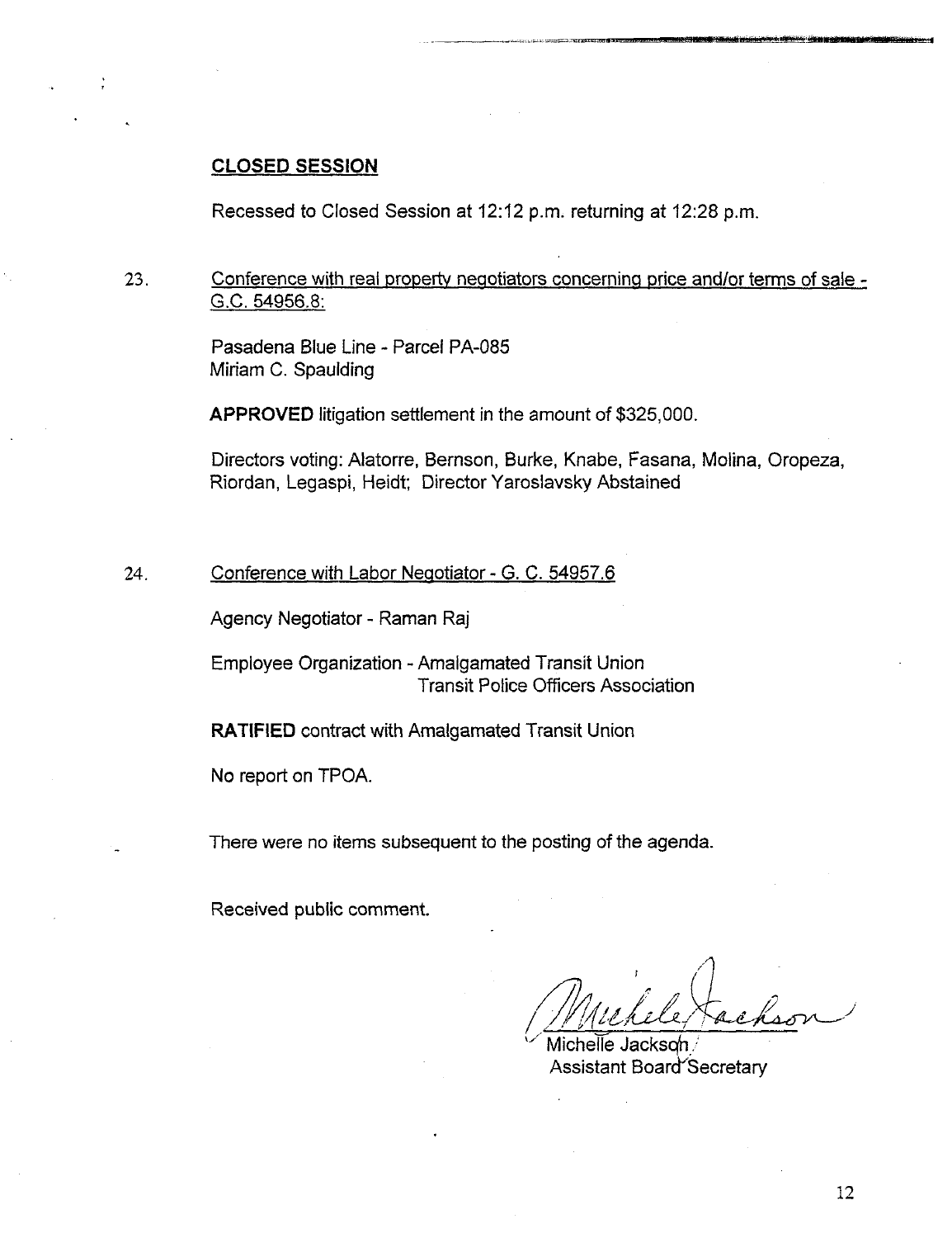# **CONSENT CALENDAR ADDENDUM COMMITTEE APPROVALS**

### OPERATIONS COMMITTEE

- APPROVED UNDER COMMITTEE AUTHORITY, award of contract to Now A.
- (oPs 2) Construction Corp., Santa Fe Springs, the lowest responsive, responsible bidder, covering modifications to the Maintenance Building at Division 2, for a fixed price of \$1,528,000.
- $B<sub>1</sub>$ APPROVED UNDER COMMITTEE AUTHORITY, award of contract to Underwood (oPs 3) Loss Control, Inc., Westchester, the lowest responsive, responsible bidder, covering replacement of underground fuel storage tanks at Division 8, for a fixed price of \$1,300,000.

### CONSTRUCTION COMMITTEE

- $C_{\cdot}$  $(CC 2)$ APPROVED UNDER COMMITTEE AUTHORITY, an increase in the Authorization for Expenditure to Contract No. SP008 with Thompson, Cobb, Bazilio and Associates, covering contract closeout costs in the amount of \$18,004.
- APPROVED UNDER COMMITTEE AUTHORITY, an increase in the Authorization D. for Expenditure for Contract B252 with Kiewit-Shea, JV, covering pending  $(CC 4)$ changes at the Vermont/Santa Monica Station in the amount of \$474,605 for a revised AFE of \$57,205,394.
- Ε. APPROVED UNDER COMMITTEE AUTHORITY, including a liquidated damages clause in two short form construction contracts: Contract MS201,  $(CC<sub>6</sub>)$ Hollywood Boulevard Restoration; and Contract C2326, Universal City Station L.A. River Bridge widening at Lankershim Boulevard.